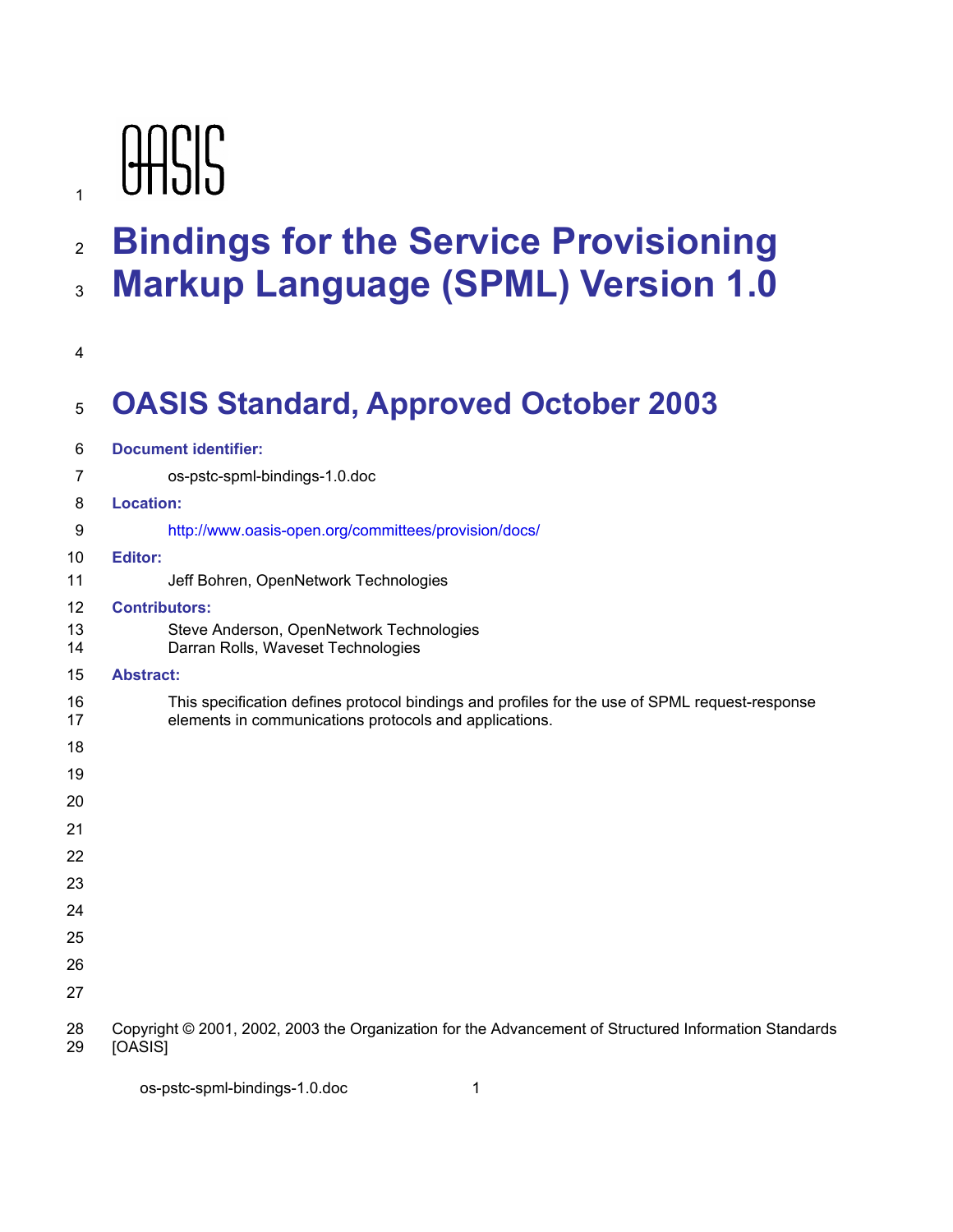#### **Table of Contents**  $30<sup>°</sup>$

| 31 | $\mathbf 1$ |  |
|----|-------------|--|
| 32 | 1.1         |  |
| 33 | 1.1.1       |  |
| 34 | 1.1.2       |  |
| 35 | 1.1.3       |  |
| 36 | 1.1.4       |  |
| 37 |             |  |
| 38 |             |  |
| 39 | 1.2         |  |
| 40 | 1.2.1       |  |
| 41 |             |  |
| 42 |             |  |
| 43 | 1.2.4       |  |
| 44 |             |  |
| 45 |             |  |
| 46 |             |  |
| 47 |             |  |
| 48 |             |  |
| 49 |             |  |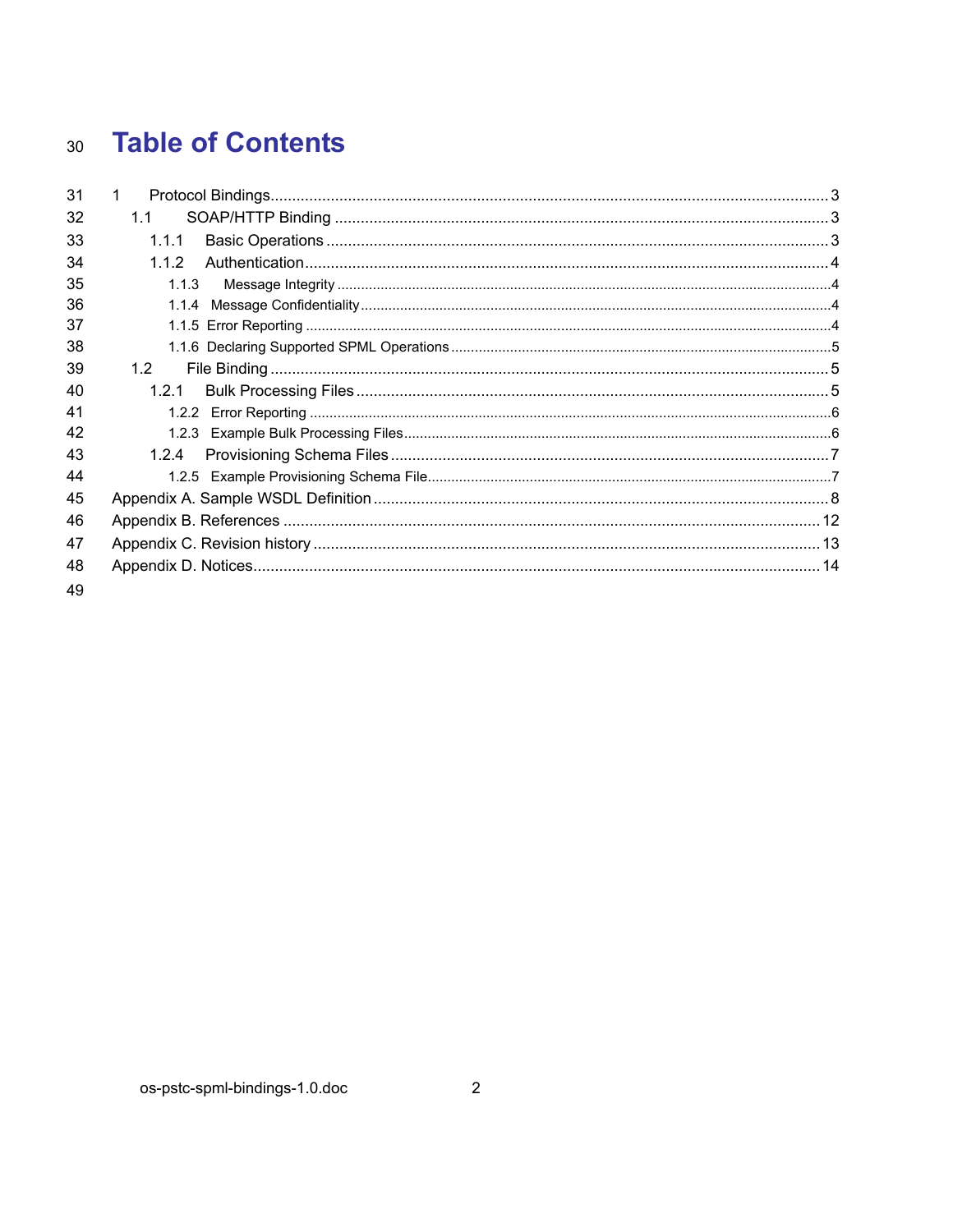## <sup>50</sup>**1 Protocol Bindings**

51 The following sections define SPML protocol bindings sanctioned by the OASIS PS TC and accepted as 52 OASIS Open Standard October 2003. Two bindings, the SOAP/HTTP binding and the file binding, are

53 defined.

#### 54 **1.1 SOAP/HTTP Binding**

55 SOAP (Simple Object Access Protocol) 1.1 **[SOAP1.1]** is a specification for RPC-like interactions and 56 message communications using XML and HTTP. It has three main parts. One is a message format that

57 uses an envelope and body metaphor to wrap XML data for transmission between parties. The second is

58 a restricted definition of XML data for making strict RPC-like calls through SOAP, without using a

59 predefined XML schema. Finally, it provides a binding for SOAP messages to HTTP and extended HTTP.

60 This binding is limited to SOAP/HTTP and SOAP/HTTPS. SPML using SOAP over a non-HTTP protocol 61 may behave significantly different and is considered outside of the scope of this binding. SOAP/HTTPS is

62 considered to be within the scope of this binding as an HTTP variant.

63 For the purposes of this document, the SPML/SOAP/HTTP(S) Server will be referred to as the "SPML 64 Service" and the SPML/SOAP/HTTP(S) Client will be referred to as the "SPML Client".

## 65 **1.1.1 Basic Operations**

66 SOAP messages consist of three elements: an envelope, header data, and a message body. SPML

67 request-response protocol elements MUST be enclosed within the SOAP message body.

68 The following table designates what are valid responses to client requests:

| <b>SPML Client Sends</b> | <b>SPML Service MUST Respond With</b> |  |
|--------------------------|---------------------------------------|--|
| batchRequest             | batchResponse                         |  |
| addRequest               | addResponse                           |  |
| modifyRequest            | modifyResponse                        |  |
| deleteRequest            | deleteResponse                        |  |
| searchRequest            | searchResponse                        |  |
| schemaRequest            | schemaResponse                        |  |
| statusRequest            | statusResponse                        |  |
| cancelRequest            | cancelResponse                        |  |

69 For more information about these SPML operations, see the SPML Operations section of **[SPML]**.

70 An SPML Service is considered conformant if it supports all or a subset of SPML operations. See the

71 Conformance section of **[SPML]** for more details. If the SPML client sends a request that the SPML

72 Service does not support, the SPML Service MUST return the corresponding response element as

73 defined in the previous table with a result code of urn: oasis: names: tc: SPML: 1.0#failure and an

74 error code of urn: oasis: names: tc: SPML: 1.0 #unsupportedOperation.

75 An SPML client MAY specify requests as synchronous or asynchronous. If a client specifies a request as

76 synchronous, the service MUST process the request in a synchronous fashion or return an error. If a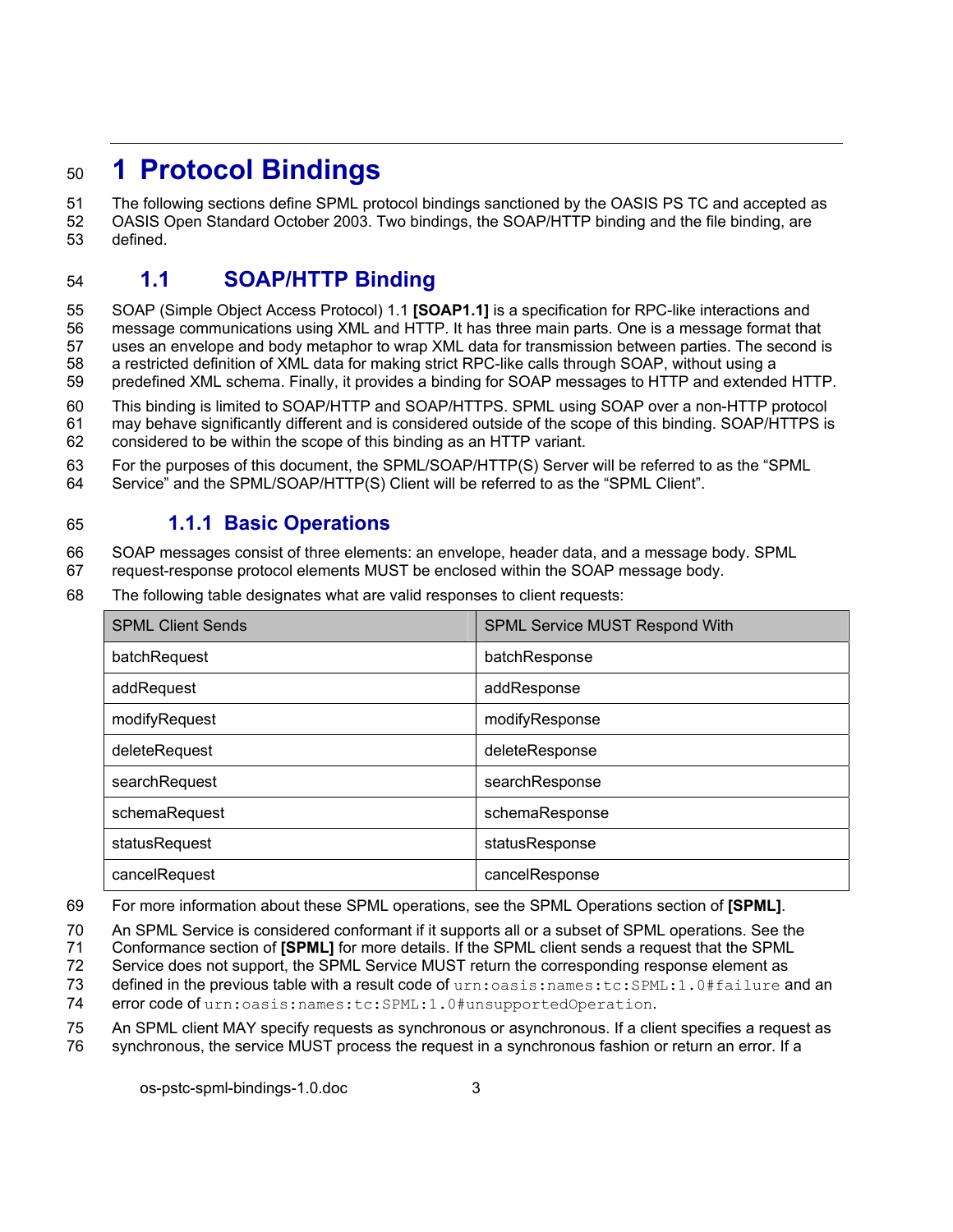- 77 client specifies a request as asynchronous, the service MAY process the request synchronously and
- 78 return the results in the response.
- 79

#### 80 **1.1.2 Authentication**

- 81 Authentication of the SPML Client to the SPML Service SHOULD be accomplished using one of the 82 following methods:
- 83 1. HTTP basic client authentication **[RFC2617]** with and without SSL 3.0 or TLS 1.0 **[RFC2246]**
- 84 2. HTTP over SSL 3.0 or TLS 1.0 client authentication with a client-side certificate **[RFC2246]**
- 85 3. WSS Authentication of the SPML request as specified in WS-Security **[WSS]**
- 86 Authentication of the SPML Service to the SPML Client SHOULD be accomplished using one of the 87 following methods:
- 88 1. HTTP over SSL 3.0 or TLS 1.0 server authentication with a server-side certificate **[RFC2246]**
- 89 2. WSS Authentication of the SPML response as specified in WS-Security **[WSS]**
- 90 If an SPML Service uses SSL 3.0 or TLS 1.0, it MUST use a server-side certificate.

#### 91 **1.1.3 Message Integrity**

- 92 SPML Message integrity SHOULD be accomplished using one of the following methods:
- 93 1. Through the use of HTTP over SSL 3.0 or TLS 1.0
- 94 2. Through the use of XML Encryption as specified in WS-Security **[WSS]**
- 95 3. Through the use of XML Digital Signatures as specified in WS-Security **[WSS]**
- 96 If an SPML Service uses SSL 3.0 or TLS 1.0, it MUST use a server-side certificate.
- 97 1.1.4 Peter Cordery (solutions center).

#### 98 **1.1.4 Message Confidentiality**

- 99 SPML message confidentiality SHOULD be accomplished using one of the following methods:
- 100 1. Through the use of HTTP over SSL 3.0 or TLS 1.0
- 101 2. Through the use of XML Encryption as specified in WS-Security **[WSS]**
- 102 If an SPML Service uses SSL 3.0 or TLS 1.0, it MUST use a server-side certificate.

#### 103 **1.1.5 Error Reporting**

- 104 An SPML Service that refuses to perform a message exchange with the SPML Client SHOULD return a 105 "403 Forbidden" response. In this case, the content of the HTTP body is not significant.
- 106 As described in **[SOAP1.1]**, in the case of a SOAP error while processing a SOAP request, the SOAP
- 107 HTTP server MUST return a "500 Internal Server Error" response and include a SOAP
- 108 message in the response with a SOAP fault element. This type of error SHOULD be returned for SOAP-
- 109 related errors detected before control is passed to the SPML processor, or when the SOAP processor 110 reports an internal error.
- 111 In the case of a SPML processing error, the SOAP HTTP server MUST respond with "200 OK". The
- 112 SPML should include an result code of urn:oasis:names:tc:SPML:1.0#failure and an
- 113 appropriate error code.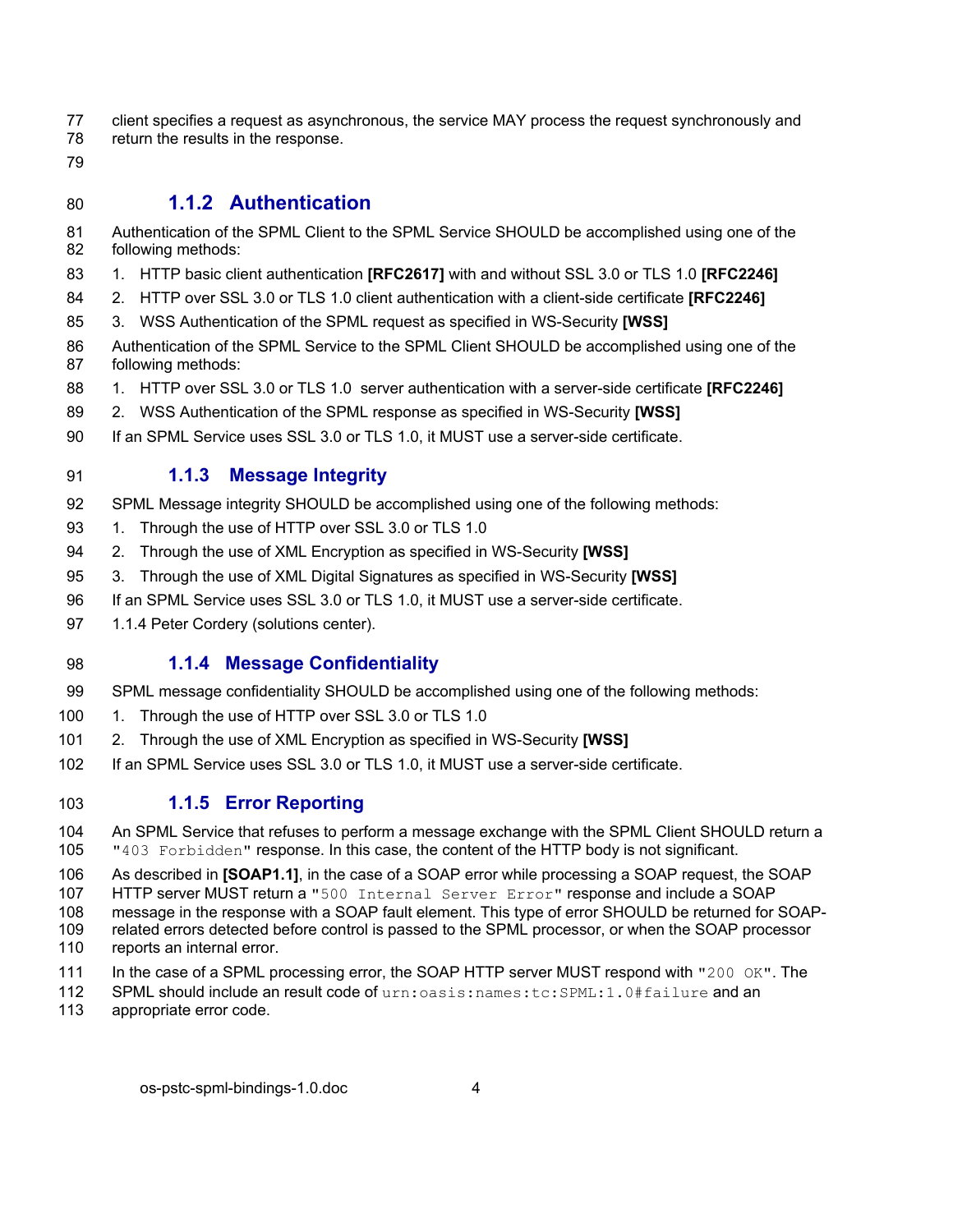- 114 Additional human-readable error text may optionally be returned in the error message sub-element of the
- 115 response. To specify the locale of the error message, the  $xm1:1$  ang attribute on the error message
- 116 element MAY be set to the error message locale.
- 117 For more information about the specifics of SPML error handling, see the SPML Operations section of 118 **[SPML]**.

#### 119 **1.1.6 Declaring Supported SPML Operations**

120 An SPML Service is considered conformant if it supports all or a subset of SPML operations. See the 121 Conformance section of **[SPML]** for more details. An SPML Service SHOULD document all its supported 122 SPML operations via WSDL.

123 For example if an SPML Service only supported the SPML Batch Request, the following WSDL could 124 define the service:

```
125 <wsdl:message name="SPMLProvRequestMessage"> 
                            126 <wsdl:part name="body" element="spml:batchRequest" /> 
                   </wsdl:message>
125<br>126<br>127<br>129<br>130<br>130
                  129 <wsdl:message name="SPMLProvResponseMessage"> 
                            130 <wsdl:part name="body" element="spml:batchResponse" /> 
                   </wsdl:message>
                  132 <wsdl:portType name="SPMLProvRequestPortType"> 
132<br>133<br>1334<br>135<br>136<br>137<br>138
                  134 <wsdl:operation name="SPMLProvRequest"> 
                                      135 <wsdl:input name="SPMLProvInput" 
               136 message="tns:SPMLProvRequestMessage"/> 
                                               137 <wsdl:output name="SPMLProvOutput" 
138 message="tns:SPMLProvResponseMessage"/> 
                                      </wsdl:operation>
140 
                  141 </wsdl:portType> 
                   142 <wsdl:binding name="SPMLProvSoapBinding" type="tns:SPMLProvRequestPortType"> 
                            143 <soap:binding style="document" 
               144 transport="http://schemas.xmlsoap.org/soap/http"/> 
142<br>143<br>144<br>145<br>146<br>147<br>148<br>150
                                      146 <wsdl:operation name="SPMLProvRequest"> 
                                      147 <soap:operation style="document" 
                                               148 soapAction="urn:oasis:names:tc:SPML:1:0:req/BatchRequest" /> 
                                      149 <wsdl:input name="SPMLProvInput" > 
150 <soap:body use="literal" /><br>151 </wsdl:input><br>152 <wsdl:output name="SPMLProvOutput"<br>153 </wsdl:output><br>154 </wsdl:output>
                                      \langle/wsdl:input>
                                      152 <wsdl:output name="SPMLProvOutput" > 
                                               153 <soap:body use="literal" /> 
                                      </wsdl:output>
                            </wsdl:operation>
155<br>156<br>157
                   157 </wsdl:binding>
```
158 A complete WSDL definition that defines an SPML Service that supports all SPML operations is shown in 159 Appendix A.

#### 160 **1.2 File Binding**

161 This binding refers to using SPML elements in a file, typically for the purposes of bulk processing 162 provisioning data and provisioning schema documentation.

#### 163 **1.2.1 Bulk Processing Files**

164 When using the SPML File binding for bulk processing of provisioning operations, the input file MUST 165 consist of a single SPML request element. An SPML Application MAY output a file containing an SPML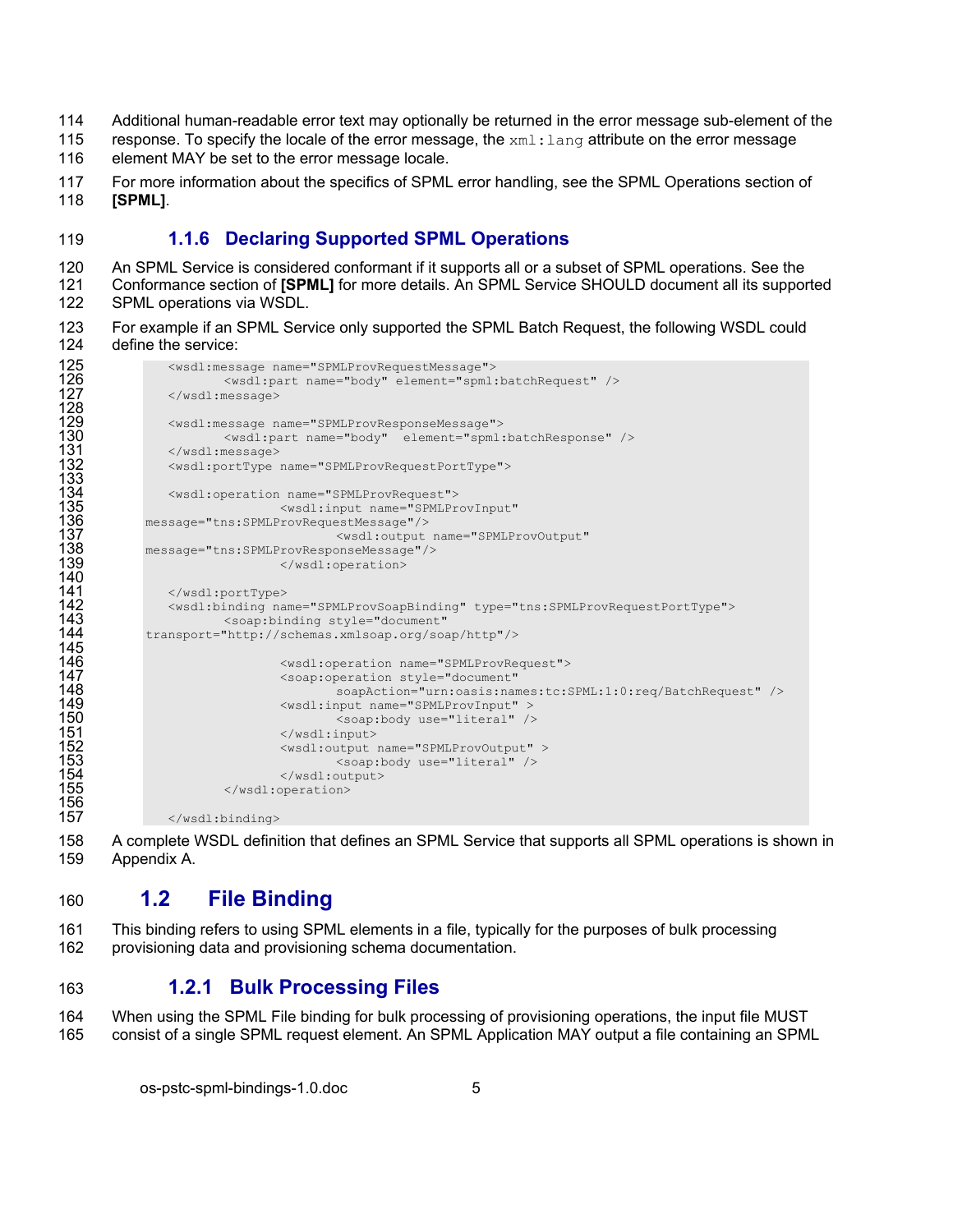- 166 response element that corresponds to the request element. If it exists, the resulting output file MUST
- 167 consist of a single SPML response element.
- 168 The following table designates what are valid requests that may be used in an input file and the
- 169 corresponding responses that may be used in an output file:

| Input File MAY Contain | Output File MUST Contain (if it exists) |  |
|------------------------|-----------------------------------------|--|
| batchRequest           | batchResponse                           |  |
| addRequest             | addResponse                             |  |
| modifyRequest          | modifyResponse                          |  |
| deleteRequest          | deleteRequest                           |  |
| searchRequest          | searchResponse                          |  |
| schemaRequest          | schemaResponse                          |  |
| statusRequest          | statusResponse                          |  |
| cancelRequest          | cancelResponse                          |  |

- 170 For more information about these SPML operations, see the SPML Operations section of **[SPML]**.
- 171 An SPML Application is considered conformant if it supports all or a subset of SPML operations listed in
- 172 the previous table. See the Conformance section of **[SPML]** for more details. If the input file contains a
- 173 request that the SPML Application does not support, the output file MUST contain the corresponding
- 174 response element as defined in the previous table with a result code of
- 175 urn:oasis:names:tc:SPML:1.0#failure and an error code of
- 176 urn:oasis:names:tc:SPML:1.0#unsupportedOperation.
- 177 The batchRequest element MAY specify processing as either sequential or parallel by setting the
- 178 processing attribute on the batchRequest to urn:oasis:names:tc:SPML:1.0#sequential or
- 179 urn: oasis: names: tc: SPML: 1.0 #parallel. The execution attribute on the batchRequest

180 element SHOULD not be defined, as this attribute is not relevant to the SPML File Binding. If the

- 181 execution attribute is defined is SHOULD be ignored, rather than generating and error.
- 182 The batchRequest element MAY specify a request identifier. If the request identifier is specified, the 183<br>183 Corresponding batchResponse element MUST specify the same identifier. corresponding batchResponse element MUST specify the same identifier.
- 

#### 184 **1.2.2 Error Reporting**

- 185 In the case of a SPML processing error, the SPML batchResponse should include an result code of
- 186 urn:oasis:names:tc:SPML:1.0#failure.
- 187 Additional human-readable error text may optionally be returned in the error message sub-element of the
- 188 response. To specify the locale of the error message, the  $xml:$  lang attribute on the error message 189 element MAY be set to the error message locale.
- 190 For more information about the specifics of SPML error handling, see the SPML Operations section of 191 **[SPML]**.

#### 192 **1.2.3 Example Bulk Processing Files**

- 193 The following is an example of an SPML Bulk Processing File using the SPML File Binding:
- 194 <?xml version="1.0" encoding="utf-8"?>

```
195 <batchRequest xmlns ="urn:oasis:names:tc:SPML:1:0:req"
```

```
196 xmlns:spml="urn:oasis:names:tc:SPML:1:0:core">
```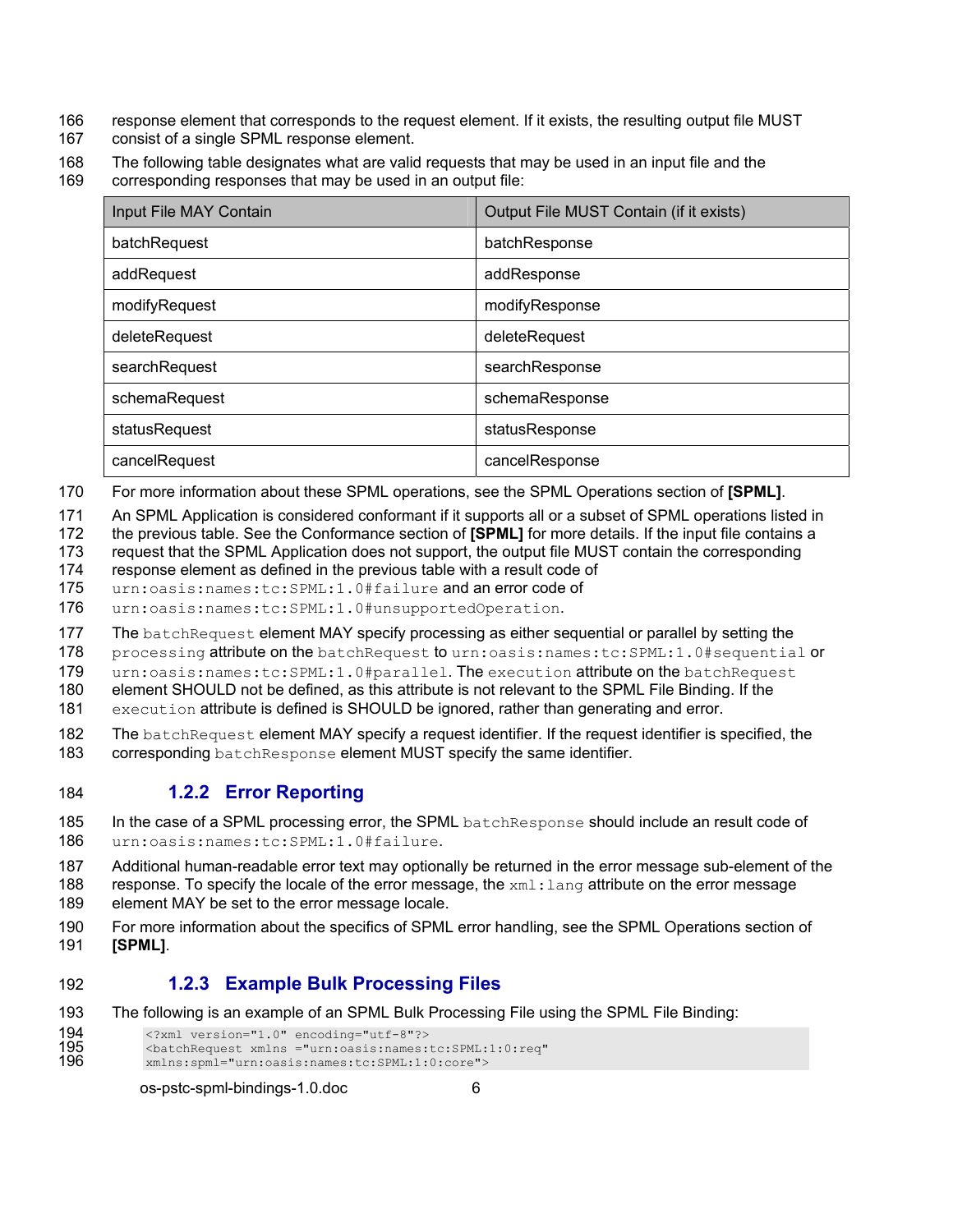```
197 <spml:addRequest><br>198 <spml:identifi
198 <spml:identifier type="urn:oasis:names:tc:SPML:1:0:core#GUID"><br>199 <spml:id>584D268K</spml:id>
199 <spml:id>584D268K</spml:id><br>200 </spml:identifier>
200 </spml:identifier><br>
201 </spml:attributes><br>
202 <attr name="obj<br>
203 <attr name="obj<br>
203 </attr><br>
205 </attr><br>
205 </attr><br>
207 </attr><br>
207 </attr><br>
207 </attr><br>
207 </attr><br>
209 </attr><br>
210 </attr><br>
211 </attr><br>
21
                           <spml:attributes>
                                202 <attr name="objectclass" xmlns="urn:oasis:names:tc:DSML:2:0:core"> 
                                      <value>BasicAccount</value>
                                 \langleattr>
                                205 <attr name="id" xmlns="urn:oasis:names:tc:DSML:2:0:core"> 
                                     <value>584D268K</value>
                                 \langleattr>
                                 208 <attr name="firstname" xmlns="urn:oasis:names:tc:DSML:2:0:core"> 
                                      <value>Jane</value>
                                 \langle/attr>
                                 211 <attr name="lastname" xmlns="urn:oasis:names:tc:DSML:2:0:core"> 
                                     \langle \text{value}\rangleDoe\langle \text{value}\rangle\langleattr>
                            </spml:attributes>
                       </spml:addRequest>
213<br>214<br>215<br>216
```
#### 217 **1.2.4 Provisioning Schema Files**

218 The SPML File Binding can be used to document Provisioning Schema to be used in an SPML based 219 system. When using the SPML File binding to document Provisioning Schema, the schema file MUST 220 consist of a single SPML schema element.

#### 221 **1.2.5 Example Provisioning Schema File**

222 The following is an example of a Provisioning Schema File using the SPML File Binding:

```
223 <radion="1.0" encoding="utf-8"?><br>
224 <schema xmlns="urn:oasis:names:tc:SFML<br>
225 <providerIdentifier providerIDType="226 <providerIdentifier><br>
227 </providerIdentifier><br>
228 </providerIdentifier><br>
229 </providerIdenti
               224 <schema xmlns="urn:oasis:names:tc:SPML:1:0:schema"> 
                   225 <providerIdentifier providerIDType="urn:oasis:names:tc:SPML:1:0:core#URN"> 
                      226 <providerID xmlns="urn:oasis:names:tc:SPML:1:0:core">urn:com:acme</providerID> 
                   </providerIdentifier>
                   228 <schemaIdentifier schemaIDType="urn:oasis:names:tc:SPML:1:0:core#GenericString"> 
                      229 <schemaID>BasicAccountSchema</schemaID> 
                   </schemaIdentifier>
                   231 <objectClassDefinition name="BasicAccount" description="Basic account." > 
                        <memberAttributes>
                                        233 <AttributeDefinitionReference name = "id" required="true" /> 
                                        234 <AttributeDefinitionReference name = "firstname"/> 
                                        235 <AttributeDefinitionReference name = "lastname"/> 
                                        \forallAttributeDefinitionReference name = "initial"/>
                                        \forallAttributeDefinitionReference name = "email"/>
                         </memberAttributes>
                     </objectClassDefinition>
240 <attributeDefinition name="id" type="xsd:string" /><br>241 <attributeDefinition name="firstname" type="xsd:string" <attributeDefinition name="lastname" type="xsd:stri
                     241 <attributeDefinition name="firstname" type="xsd:string" /> 
242 <attributeDefinition name="lastname" type="xsd:string" /><br>243 <attributeDefinition name="initial" type="xsd:string" />
243 <attributeDefinition name="initial" type="xsd:string" /> 
                     244 <attributeDefinition name="email" type="xsd:string" />
```
245 … 246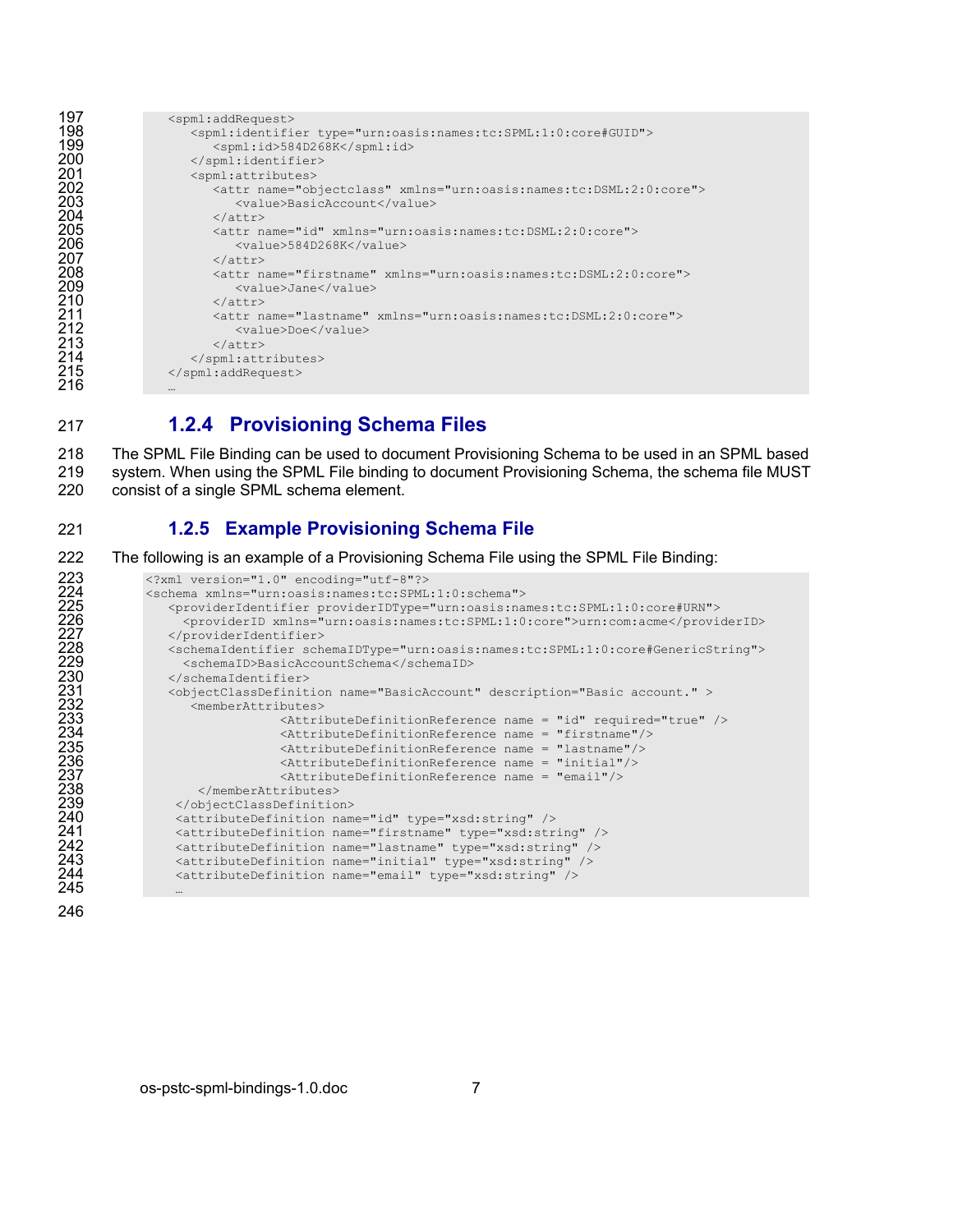## **Appendix A. Sample WSDL Definition**

targetNamespace="urn:oasis:names:tc:SPML:1:0:wsdl" xmlns:xsd="http://www.w3.org/2001/XMLSchema"

<wsdl:definitions name="SPML Service"

```
248 
249 
259 
262 
266 
270 
274 
278 
282 
286 
290 
294 
298 
302 
306<br>307
```

```
254 xmlns:tns="urn:oasis:names:tc:SPML:1:0:wsdl" 
             255 xmlns:soap="http://schemas.xmlsoap.org/wsdl/soap/" 
             256 xmlns:wsdl="http://schemas.xmlsoap.org/wsdl/" 
             257 xmlns:spml="urn:oasis:names:tc:SPML:1:0:req" 
             258 xmlns="http://schemas.xmlsoap.org/wsdl/"> 
               260 <wsdl:import namespace="urn:oasis:names:tc:SPML:1:0:req" 
                schemaLocation="draft pstc schema request 13.xsd"/>
               263 <wsdl:message name="SPMLBatchRequestMessage"> 
                       264 <wsdl:part name="body" element="spml:batchRequest" /> 
               </wsdl:message>
               267 <wsdl:message name="SPMLBatchResponseMessage"> 
                       268 <wsdl:part name="body" element="spml:batchResponse" /> 
               </wsdl:message>
               271 <wsdl:message name="SPMLAddRequestMessage"> 
                       272 <wsdl:part name="body" element="spml:addRequest" /> 
               </wsdl:message>
               275 <wsdl:message name="SPMLAddResponseMessage"> 
                       276 <wsdl:part name="body" element="spml:addResponse" /> 
               </wsdl:message>
               279 <wsdl:message name="SPMLModifyRequestMessage"> 
                       280 <wsdl:part name="body" element="spml:modifyRequest" /> 
               </wsdl:message>
               283 <wsdl:message name="SPMLModifyResponseMessage"> 
                       284 <wsdl:part name="body" element="spml:modifyResponse" /> 
               \langle/wsdl:message>
               287 <wsdl:message name="SPMLDeleteRequestMessage"> 
                        288 <wsdl:part name="body" element="spml:deleteRequest" /> 
               \langle/wsdl:message>
               291 <wsdl:message name="SPMLDeleteResponseMessage"> 
                       292 <wsdl:part name="body" element="spml:deleteResponse" /> 
               </wsdl:message>
               295 <wsdl:message name="SPMLSearchRequestMessage"> 
                       296 <wsdl:part name="body" element="spml:searchRequest" /> 
               </wsdl:message>
               299 <wsdl:message name="SPMLSearchResponseMessage"> 
                       300 <wsdl:part name="body" element="spml:searchResponse" /> 
               </wsdl:message>
               303 <wsdl:message name="SPMLExtendedRequestMessage"> 
                       304 <wsdl:part name="body" element="spml:extendedRequest" /> 
               305 </wsdl:message> 
307 <wsdl:message name="SPMLExtendedResponseMessage"> 
308 <wsdl:part name="body" element="spml:extendedResponse" /> 
               309 </wsdl:message>
```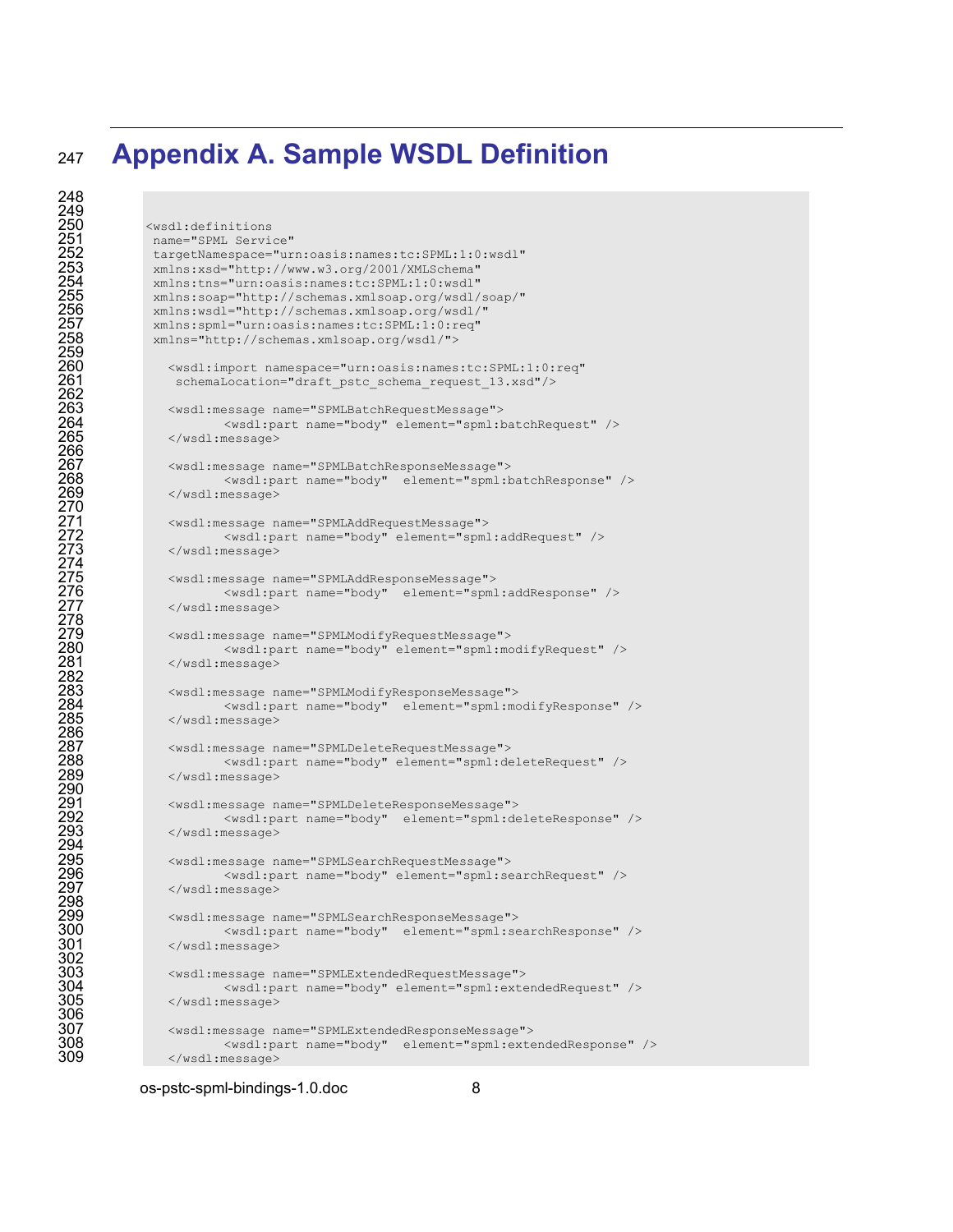```
310 
314 
318 
320 
327 
334 
341 
348 
355 
362 
369 
371 
375
```

```
311 <wsdl:message name="SPMLSchemaRequestMessage"> 
           312 <wsdl:part name="body" element="spml:schemaRequest" /> 
   </wsdl:message>
   315 <wsdl:message name="SPMLSchemaResponseMessage"> 
            316 <wsdl:part name="body" element="spml:schemaResponse" /> 
   317 </wsdl:message> 
   319 <wsdl:portType name="SPMLRequestPortType"> 
            321 <wsdl:operation name="SPMLBatchRequest"> 
                    322 <wsdl:input name="SPMLBatchRequestInput" 
323 message="tns:SPMLBatchRequestMessage"/> 
                            324 <wsdl:output name="SPMLBatchRequestOutput" 
325 message="tns:SPMLBatchResponseMessage"/> 
                    326 </wsdl:operation> 
            328 <wsdl:operation name="SPMLAddRequest"> 
                    329 <wsdl:input name="SPMLAddRequestInput" 
330 message="tns:SPMLAddRequestMessage"/> 
                            331 <wsdl:output name="SPMLAddRequestOutput" 
332 message="tns:SPMLAddResponseMessage"/> 
                    333 </wsdl:operation> 
           335 <wsdl:operation name="SPMLModifyRequest"> 
                    336 <wsdl:input name="SPMLModifyRequestInput" 
337 message="tns:SPMLModifyRequestMessage"/> 
                            338 <wsdl:output name="SPMLModifyRequestOutput" 
339 message="tns:SPMLModifyResponseMessage"/> 
                    </wsdl:operation>
            342 <wsdl:operation name="SPMLDeleteRequest"> 
                    343 <wsdl:input name="SPMLDeleteRequestInput" 
344 message="tns:SPMLDeleteRequestMessage"/> 
                            345 <wsdl:output name="SPMLDeleteRequestOutput" 
346 message="tns:SPMLDeleteResponseMessage"/> 
                    347 </wsdl:operation> 
           349 <wsdl:operation name="SPMLSearchRequest"> 
                    350 <wsdl:input name="SPMLSearchRequestInput" 
351 message="tns:SPMLSearchRequestMessage"/> 
                            352 <wsdl:output name="SPMLSearchRequestOutput" 
353 message="tns:SPMLSearchResponseMessage"/> 
                    354 </wsdl:operation> 
            356 <wsdl:operation name="SPMLExtendedRequest"> 
                    357 <wsdl:input name="SPMLExtendedRequestInput" 
358 message="tns:SPMLExtendedRequestMessage"/> 
                             359 <wsdl:output name="SPMLExtendedRequestOutput" 
360 message="tns:SPMLExtendedResponseMessage"/> 
                    361 </wsdl:operation> 
            363 <wsdl:operation name="SPMLSchemaRequest"> 
                    364 <wsdl:input name="SPMLSchemaRequestInput" 
365 message="tns:SPMLSchemaRequestMessage"/> 
                            366 <wsdl:output name="SPMLSchemaRequestOutput" 
367 message="tns:SPMLSchemaResponseMessage"/> 
                    368 </wsdl:operation> 
   370 </wsdl:portType> 
   372 <wsdl:binding name="SPMLSoapBinding" type="tns:SPMLRequestPortType"> 
            373 <soap:binding style="document" 
374 transport="http://schemas.xmlsoap.org/soap/http"/> 
                    376 <wsdl:operation name="SPMLBatchRequest">
```
<soap:operation style="document"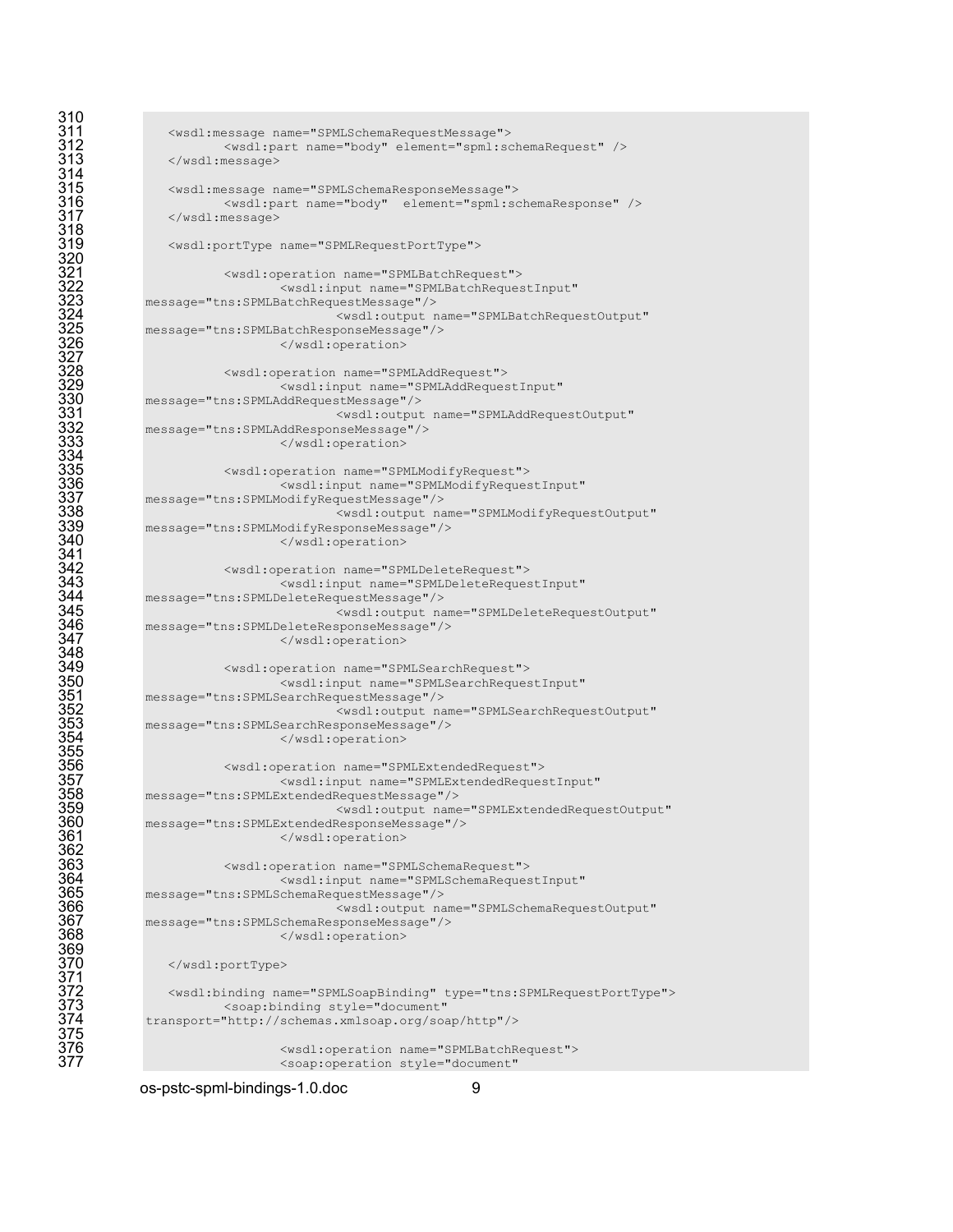378 soapAction="urn:oasis:names:tc:SPML:1:0:req/batchRequest" /><br>379 <wsdl:input name="SPMLBatchRequestInput" ><br>380 </wsdl:input> </wsdl:input> </wsdl:input> <wsdl:input name="SPMLBatchRequestInput" > <soap:body use="literal" />  $\langle$ /wsdl:input> <wsdl:output name="SPMLBatchRequestOutput" > <soap:body use="literal" /> </wsdl:output> </wsdl:operation> <wsdl:operation name="SPMLAddRequest"> <soap:operation style="document" soapAction="urn:oasis:names:tc:SPML:1:0:req/addRequest" /> <wsdl:input name="SPMLAddRequestInput" > <soap:body use="literal" /> </wsdl:input> <wsdl:output name="SPMLAddRequestOutput" > <soap:body use="literal" /> </wsdl:output> </wsdl:operation> <wsdl:operation name="SPMLModifyRequest"> 399 <soap:operation style="document"<br>400 soapAction="urn:oasis:nam<br>401 <wsdl:input name="SPMLModifyRequ soapAction="urn:oasis:names:tc:SPML:1:0:req/modifyRequest" /> 401 <wsdl:input name="SPMLModifyRequestInput" ><br>402 <wsdl:input name="SPMLModifyRequestInput" > 402 <soap:body use="literal" /><br>403 </wsdl:input> </wsdl:input> 404 <wsdl:output name="SPMLModifyRequestOutput" ><br>405 <wsdl:output name="SPMLModifyRequestOutput" ><br>406 </wsdl:output> <soap:body use="literal" /> 406 </wsdl:output><br>407 </wsdl:operation> </wsdl:operation>  $\leq$   $\leq$   $\leq$   $\leq$   $\leq$   $\leq$   $\leq$   $\leq$   $\leq$   $\leq$   $\leq$   $\leq$   $\leq$   $\leq$   $\leq$   $\leq$   $\leq$   $\leq$   $\leq$   $\leq$   $\leq$   $\leq$   $\leq$   $\leq$   $\leq$   $\leq$   $\leq$   $\leq$   $\leq$   $\leq$   $\leq$   $\leq$   $\leq$   $\leq$   $\leq$   $\leq$   $\$ 410 <soap:operation style="document"<br>411 soapAction="urn:oasis:nam<br>412 <wsdl:input name="SPMLDeleteRequent"<br>413 <wsdl:input name="SPMLDeleteRequent" soapAction="urn:oasis:names:tc:SPML:1:0:req/deleteRequest" /> <wsdl:input name="SPMLDeleteRequestInput" > 413 <soap:body use="literal" /><br>414 </wsdl:input><br>415 <wsdl:output name="SPMLDeleteReques" <soap:body use="literal" /><br>416 <soap:body use="literal" />  $\langle$ /wsdl:input> <wsdl:output name="SPMLDeleteRequestOutput" > 416 <soap:body use="literal" /><br>417 </wsdl:output> </wsdl:output> </wsdl:operation> <wsdl:operation name="SPMLSearchRequest"> <soap:operation style="document" soapAction="urn:oasis:names:tc:SPML:1:0:req/searchRequest" /> <wsdl:input name="SPMLSearchRequestInput" > <soap:body use="literal" /> </wsdl:input> <wsdl:output name="SPMLSearchRequestOutput" > <soap:body use="literal" /> </wsdl:output> </wsdl:operation> <wsdl:operation name="SPMLExtendedRequest"> <soap:operation style="document" soapAction="urn:oasis:names:tc:SPML:1:0:req/extendedRequest" /> <wsdl:input name="SPMLExtendedRequestInput" > <soap:body use="literal" /> </wsdl:input> 438 <wsdl:output name="SPMLExtendedRequestOutput" ><br>439 <wsdl:output name="SPMLExtendedRequestOutput" > 439 <soap:body use="literal" /><br>440 </wsdl:output> 440 </wsdl:output><br>441 </wsdl:operation> </wsdl:operation>  $\leq$   $\leq$   $\leq$   $\leq$   $\leq$   $\leq$   $\leq$   $\leq$   $\leq$   $\leq$   $\leq$   $\leq$   $\leq$   $\leq$   $\leq$   $\leq$   $\leq$   $\leq$   $\leq$   $\leq$   $\leq$   $\leq$   $\leq$   $\leq$   $\leq$   $\leq$   $\leq$   $\leq$   $\leq$   $\leq$   $\leq$   $\leq$   $\leq$   $\leq$   $\leq$   $\leq$   $\$ 444 <soap:operation style="document"<br>445 soapAction="urn:oasis:nam

os-pstc-spml-bindings-1.0.doc 10

408<br>409

442<br>443

soapAction="urn:oasis:names:tc:SPML:1:0:req/schemaRequest" />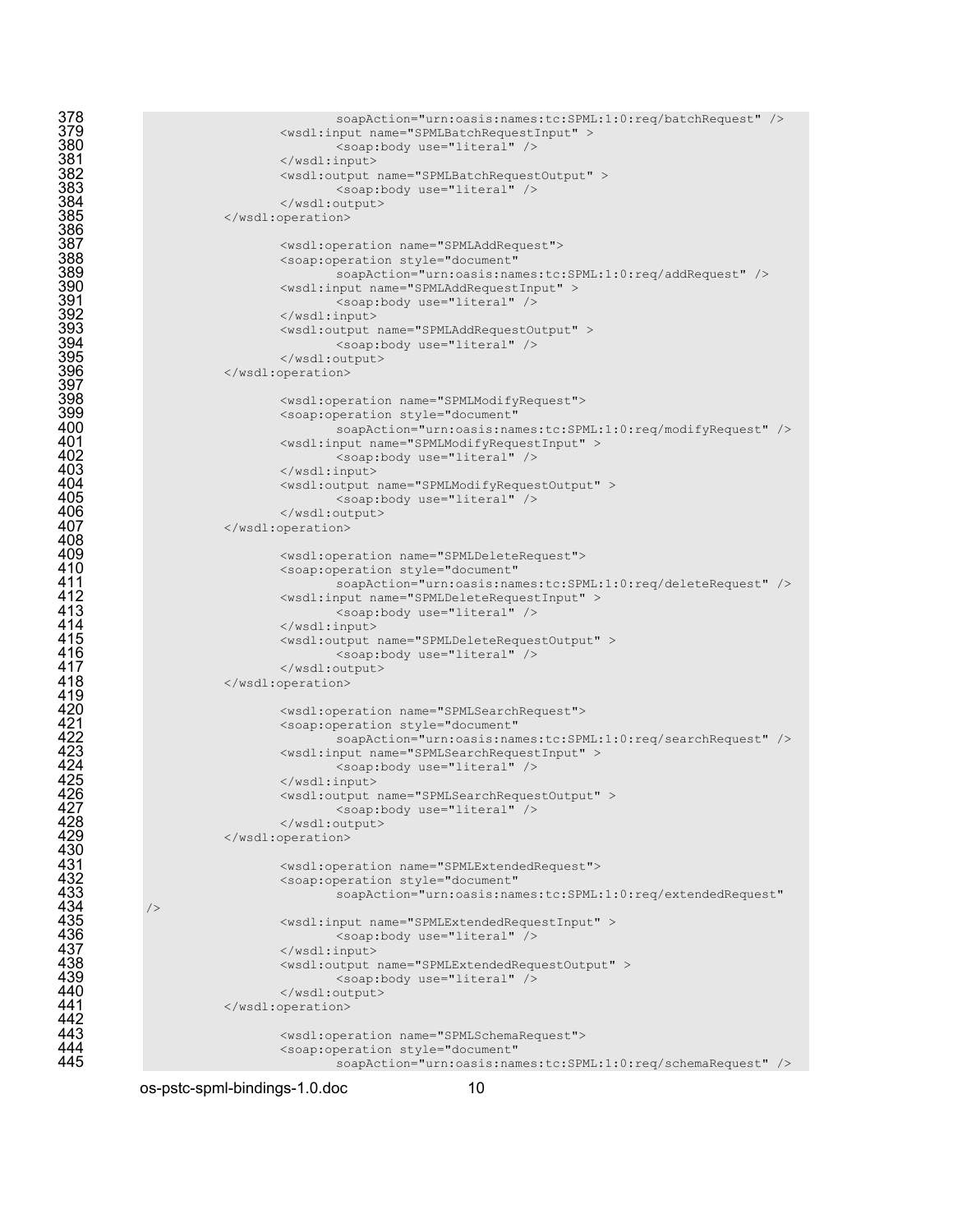<wsdl:input name="SPMLSchemaRequestInput" > <soap:body use="literal" />  $\langle$ /wsdl:input> <wsdl:output name="SPMLSchemaRequestOutput" > <soap:body use="literal" /> </wsdl:output>  $\langle$ /wsdl:operation>  $\langle$ /wsdl:binding> <wsdl:service name="SPMLService">  $\langle$ /wsdl:service>

</wsdl:definitions>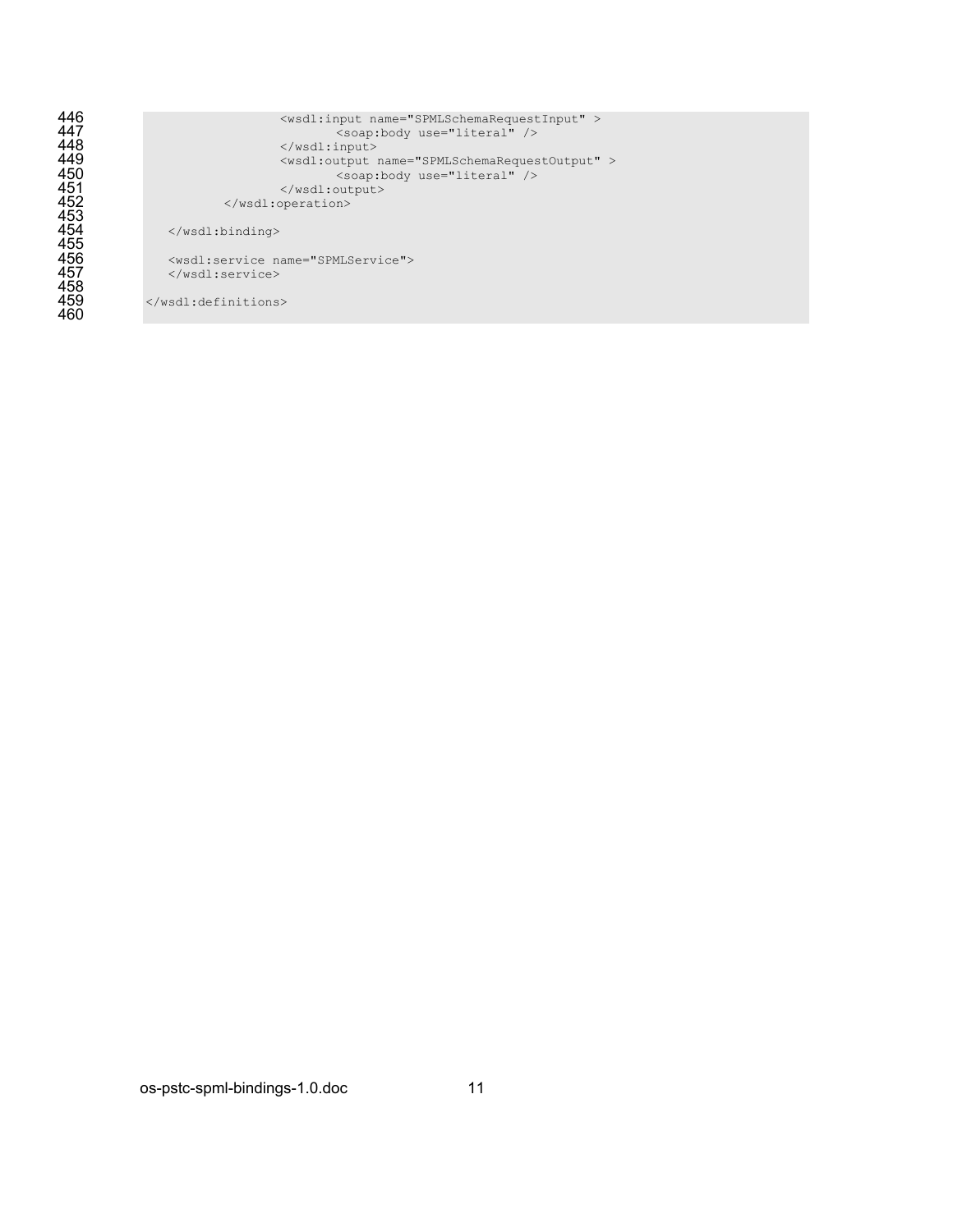## **Appendix B. References**

| 462<br>463<br>464 | [RFC2119] S. Bradner, Key words for use in RFCs to Indicate Requirement Levels,<br>http://www.ietf.org/rfc/rfc2119.txt, IETF RFC 2119, March 1997. |
|-------------------|----------------------------------------------------------------------------------------------------------------------------------------------------|
| 465<br>466<br>467 | [RFC2617] HTTP Authentication: Basic and Digest Access Authentication,<br>http://www.ietf.org/rfc/rfc2617.txt, IETF RFC 2617.                      |
| 468<br>469        | <b>[RFC2616]</b> Hypertext Transfer Protocol -- HTTP/1.1, http://www.ietf.org/rfc/rfc2616.txt                                                      |
| 470<br>471        | [RFC1738] Uniform Resource Locators (URL), http://www.ietf.org/rfc/rfc1738.txt                                                                     |
| 472<br>473        | <b>[RFC1945]</b> Hypertext Transfer Protocol -- HTTP/1.0, http://www.ietf.org/rfc/rfc1945.txt                                                      |
| 474<br>475        | <b>[RFC2246]</b> The TLS Protocol Version 1.0, http://www.ietf.org/rfcs/rfc2246.html                                                               |
| 476<br>477<br>478 | [SOAP1.1] D. Box et al., Simple Object Access Protocol (SOAP) 1.1, http://www.w3.org/TR/SOAP, World<br>Wide Web Consortium Note, May 2000.         |
| 479<br>480<br>481 | [XMLSig] D. Eastlake et al., XML-Signature Syntax and Processing, http://www.w3.org/TR/xmldsig-core/,<br>World Wide Web Consortium.                |
| 482<br>483        | [SSLv3] The SSL Protocol Version 3.0, http://www.mozilla.org/projects/security/pki/nss/ssl/draft302.txt                                            |
| 484<br>485<br>486 | [WSS] OASIS Web Services Security TC (WSS TC), http://www.oasis-<br>open.org/committees/tc_home.php?wg_abbrev=wss                                  |
| 487               | [SPML] SPML Specification, http://www.oasis-open.org/committees/documents.php                                                                      |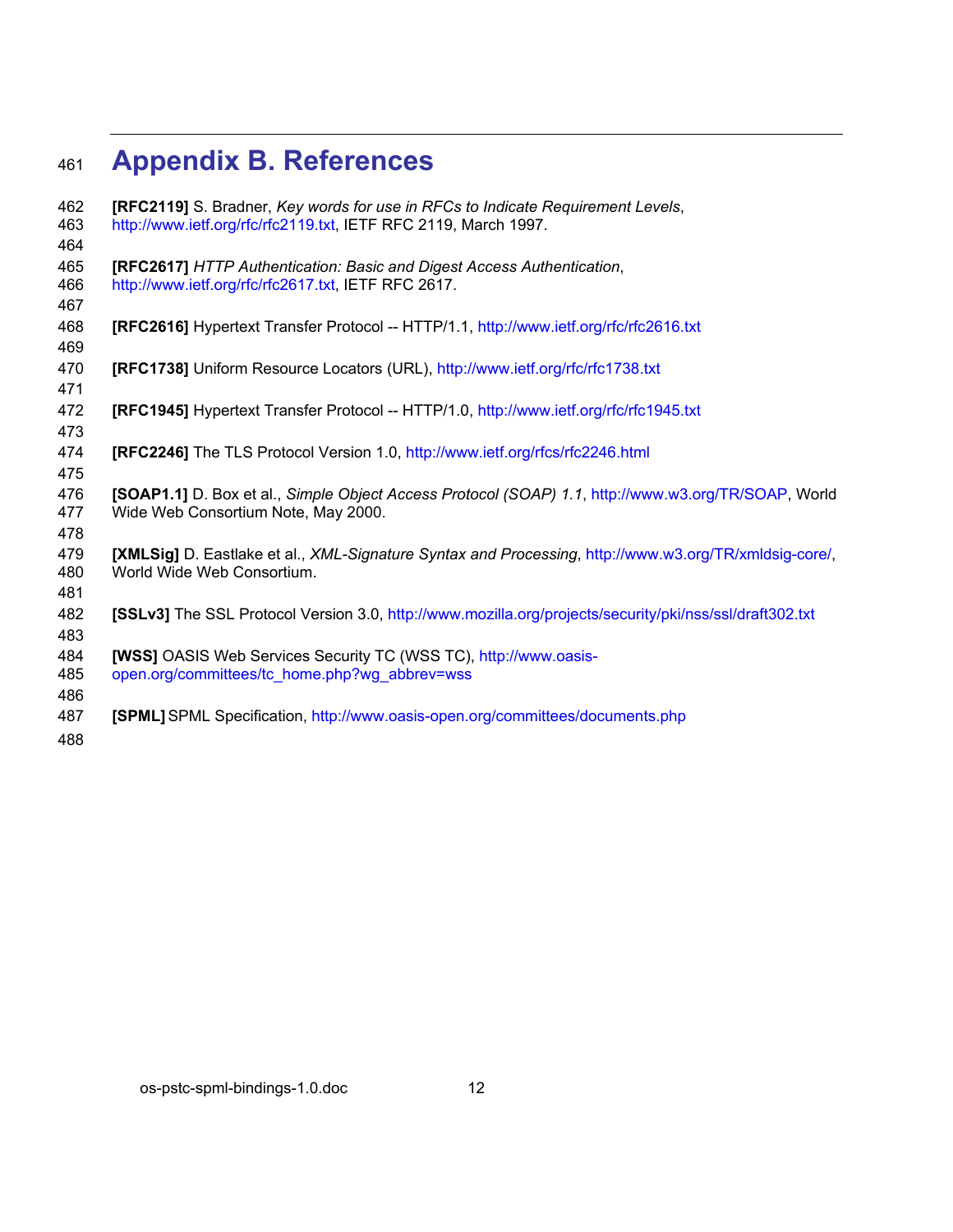## <sup>489</sup>**Appendix C. Revision history**

| Rev      | Date        | By whom | What                        |
|----------|-------------|---------|-----------------------------|
| $CS-1.0$ | 3 June 2003 | Editor  | 1.0 Committee Specification |

490